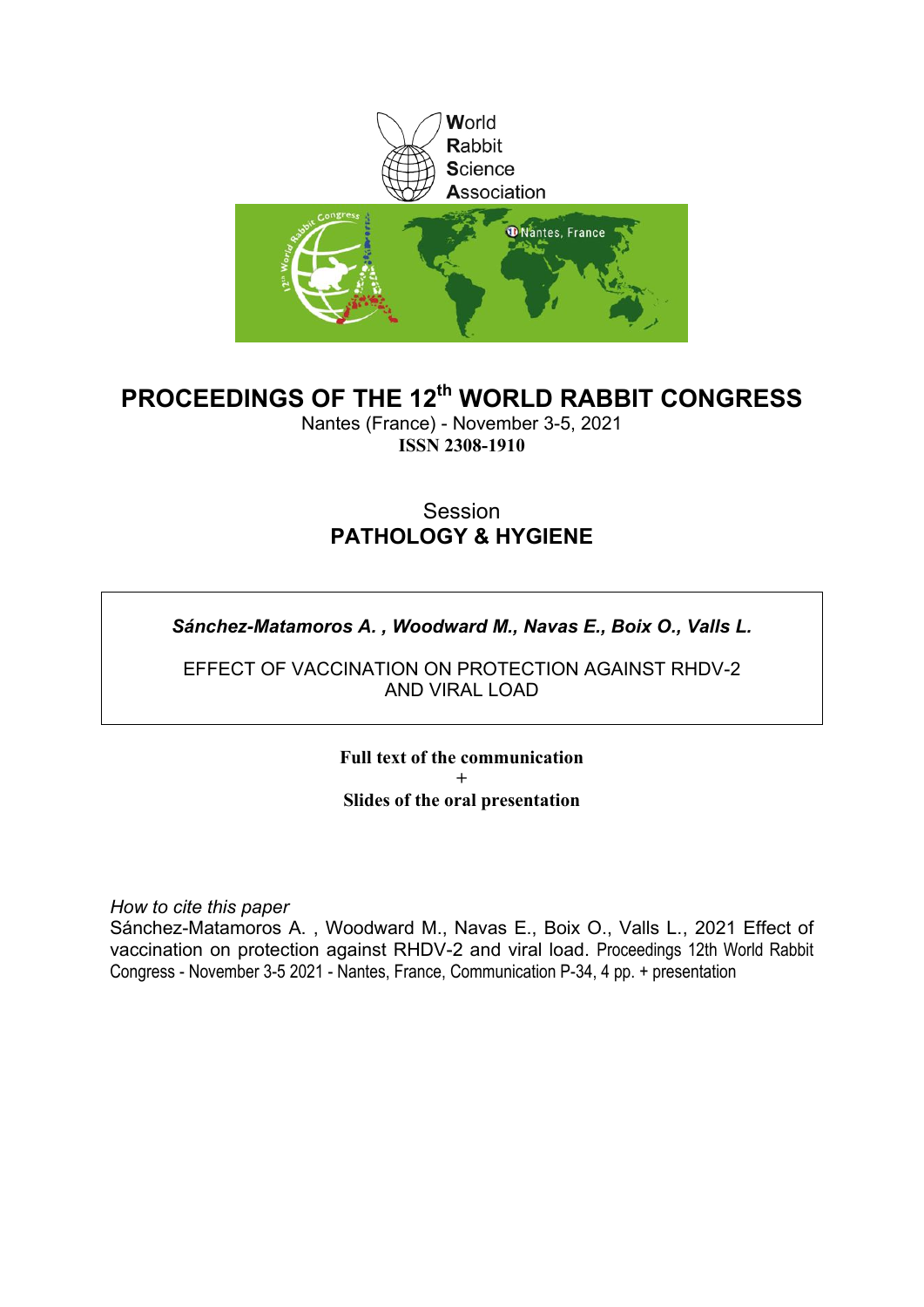### **EFFECT OF VACCINATION ON PROTECTION AGAINST** *RHDV-2*  **AND VIRAL LOAD**

**Sánchez-Matamoros A.<sup>1</sup>\*, Woodward M.<sup>1</sup>, Navas E.<sup>1</sup>, Boix O.<sup>1</sup>, Valls L.<sup>1</sup>**

<sup>1</sup> HIPRA, Amer (Girona), Spain \*Corresponding author: almudena.sanchez@hipra.com

#### **ABSTRACT**

Vaccination against Rabbit haemorrhagic disease (RHD) is the principal measure available for protection against this lethal virus, although limited scientific information is available about the impact of vaccination on disease replication and spread. The aim of this study was to assess the clinical course, viral load, survival rate and humoral immune response of animals vaccinated with ERAVAC after experimental RHDV2 infection at 6 months post-vaccination. These analyses may lead to a better understanding of the effect of vaccination on RHDV2 transmission in the long term. To this end, 38 New Zealand rabbits of 1 month of age were randomly distributed between two groups of equal size; the first group was vaccinated with ERAVAC (V group) and the second group received PBS (C group - control). After 6 months, control and vaccinated rabbits were challenged with a heterologous virulent RHDV2 strain and clinically monitored for 7 days. All the animals were necropsied and blood, organs and faeces were sampled for detection of the viral load. The results showed that vaccination with ERAVAC provides full protection against mortality after experimental challenge and prevents the spread of RHDV in faeces, as well as the persistence of the virus in major target organs, in RHDV2 infected adult rabbits at 6 months post-vaccination. This study contributed to describing the effect of the vaccine on RHDV2 transmission, being the main alternative for RHDV2 control on farms.

**Key words**: Rabbit haemorrhagic disease, vaccine, RHDV2 prevention, efficacy, RT-qPCR.

#### **INTRODUCTION**

Rabbit haemorrhagic disease (RHD) is one of the most important fatal diseases in the rabbit industry, which induces significant economic losses. Vaccination has been one of the main prevention measures for avoidance of these catastrophic consequences. Therefore, after the emergence of the type 2 variant virus (RHDV2 or GI.2) in 2010, inactivated vaccines were developed and marketed in the European Union member states (Valls *et al*. 2016). This new variant of the virus is characterized by spreading worldwide within a short period of time and showing higher prevalence than classical RHDV isolates in kits and adult rabbits. Direct contact between rabbits and fomites plays an important role in farm outbreaks. Recently, Dalton *et al*. 2018 identified the faecal route as the main source of RHDV2 dissemination. The vaccination strategy has allowed the control of RHDV2 disease on farms, showing early protection against mortality and clinical signs after experimental challenges (Montbrau *et al.* 2016, Le Minor *et al.* 2019). However, no data are available about its effects on RHDV2 replication and spread in the long term.

The aim of this study was to assess the effects of an inactivated vaccine on the clinical course, viral load, survival rate and humoral immune response in experimentally infected adult rabbits at 6 months post-vaccination (mpv). Such analysis may lead to a better understanding of the effect of the vaccine on RHDV2 transmission in the long term.

#### **MATERIALS AND METHODS**

#### **Animals, experimental design and challenge infection**

Thirty-eight one-month-old New Zealand White rabbits, free of major rabbit diseases including RHD, were selected. At the experimental facilities, all the animals were clinically examined and the absence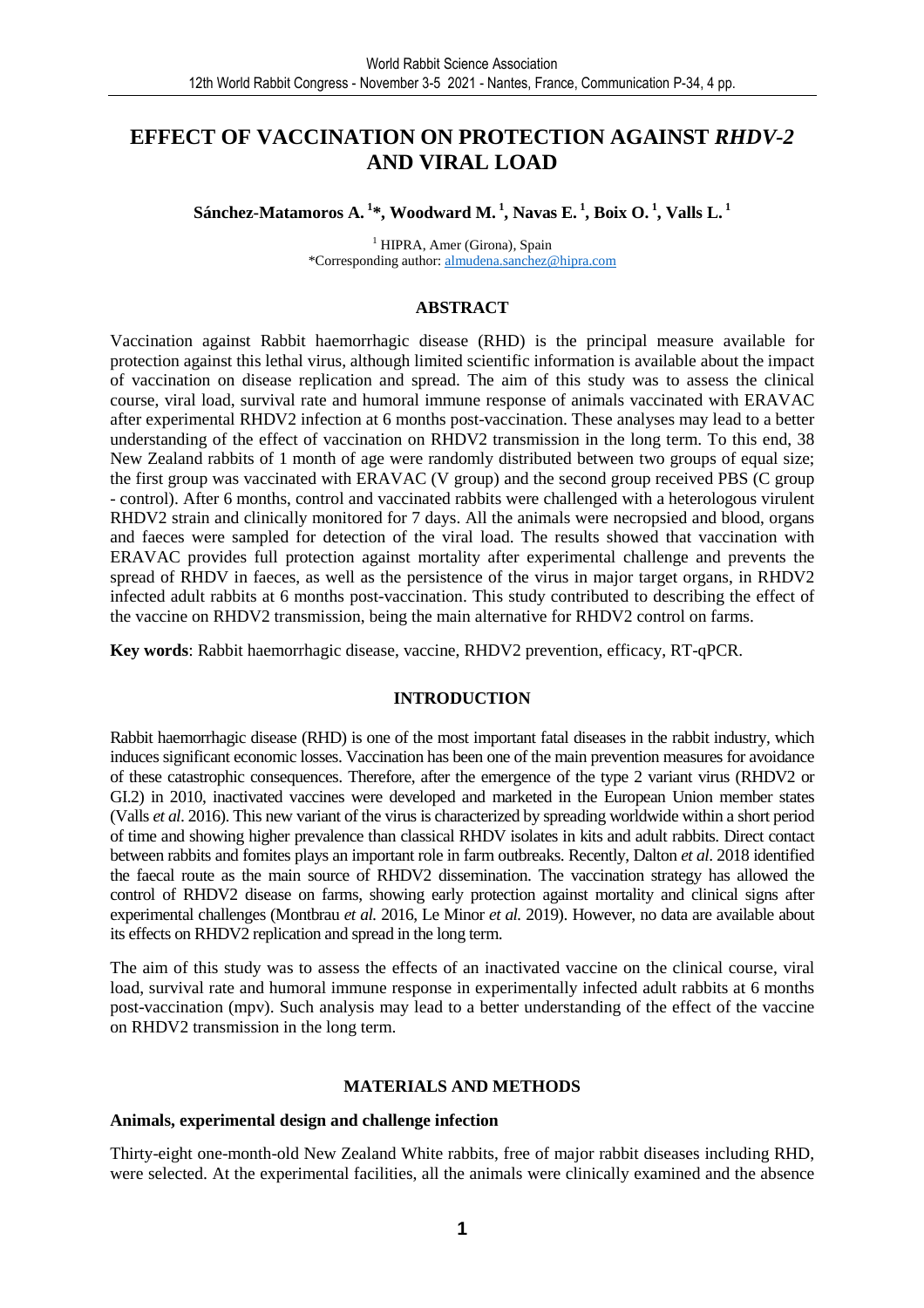of antibodies against RHDV2 was verified. They were then ear-tagged and randomly divided into two groups: Vaccinated (V group;  $n = 19$ ) and Control (C group;  $n = 19$ ). After acclimatization, the animals in V group were vaccinated subcutaneously with 0.5 mL ERAVAC vaccine following the manufacturer's recommendations (day 0). Rabbits in C group were immunized with 0.5 ml sterile PBS.

At 6 mpv, the animals were challenged intramuscularly with a heterologous virulent RHDV2 strain ''V-1035" (1000 hemagglutination units). After the challenge, the health status of all the rabbits was monitored over 7 days. Blood and faeces were sampled as described below until the rabbits were euthanized in a moribund state or died. Seven days after challenge, all remaining animals were euthanized, and blood and organ samples were taken. All procedures involving animals were conducted following the European Union Guidelines for Animal Welfare (Directive 2010/63/UE) and approved by the Ethics Committee of HIPRA Scientific SLU.

#### **Sampling and necropsy**

Blood samples were collected monthly from vaccination until the challenge. After the challenge, blood samples were collected at 0 and 7 days, whilst faecal samples were collected on days 0, 2, 4 and 7 post-challenge from 10 rabbits per group. Furthermore, all rabbits underwent necropsy, and liver and spleen samples were collected, properly referenced and stored.

#### **Laboratory analysis: Humoral response and evaluation of RHDV viral load in liver, spleen and faeces**

Sera were tested to detect and quantify the antibody response against RHDV2 by using an *in-house* competition ELISA (cELISA) (OIE, 2010). Neutralization titres were expressed as the  $Log<sub>10</sub>$  of the reciprocal titre. Values  $\geq 1:10$  (Log<sub>10</sub>=1) were considered to have biological significance.

Quantification of the RHDV2 viral load in liver, spleen and faeces was determined by real-time RTqPCR (Duarte *et al.* 2015). RNA was purified from the samples using the RNeasy Mini Kit (Qiagen, Germany) according to the manufacturer's protocol. The viral load in different samples after RHDV2 infection was determined using 35 ng of purified RNA by qRT-PCR method using the QuantiTect Probe RT-PCR Kit (Qiagen, Germany). Nuclease-free water served as the non-template control and standard RHDV2-RNA with 4.82 x  $10^{11}$  copies/ $\mu$ l served as the positive control. Calculations were performed using ''7500 Software version 2.0.6" where the sample Ct values were used to estimate template quantity by comparing them to the standard curve. Viral load was calculated as viral RNA copies/mg faeces, expressed as Log10.

#### **Statistical analysis**

Statistical comparison was performed by SPSS® using Kruskal-Wallis, Mann-Whitney U test, Student's T-test or Fisher's test with a significance level of 95%.

#### **RESULTS AND DISCUSSION**

#### **Dynamics of humoral immune response pre-challenge.**

All the rabbits were confirmed to be free of antibodies against RHDV2 prior to vaccination. In addition, the control group remained seronegative throughout the post-vaccination period, whilst the vaccinated animals responded serologically to vaccination at 7 days post-vaccination (dpv) and remained seropositive over the study period (Figure 1). Vaccinated animals showed an average of 1.35 $\pm$ 0.41 Log<sub>10</sub> antibody titre at 7 dpv; increasing to the peak of humoral response at 3 mpv  $(2.37\pm0.46 \text{ Log}_{10}$  antibody titre). From 1 mpv to 6 mpv, the rabbits showed similar average titres ranging between 2.05 and  $2.37 \text{Log}_{10}$  antibody titre.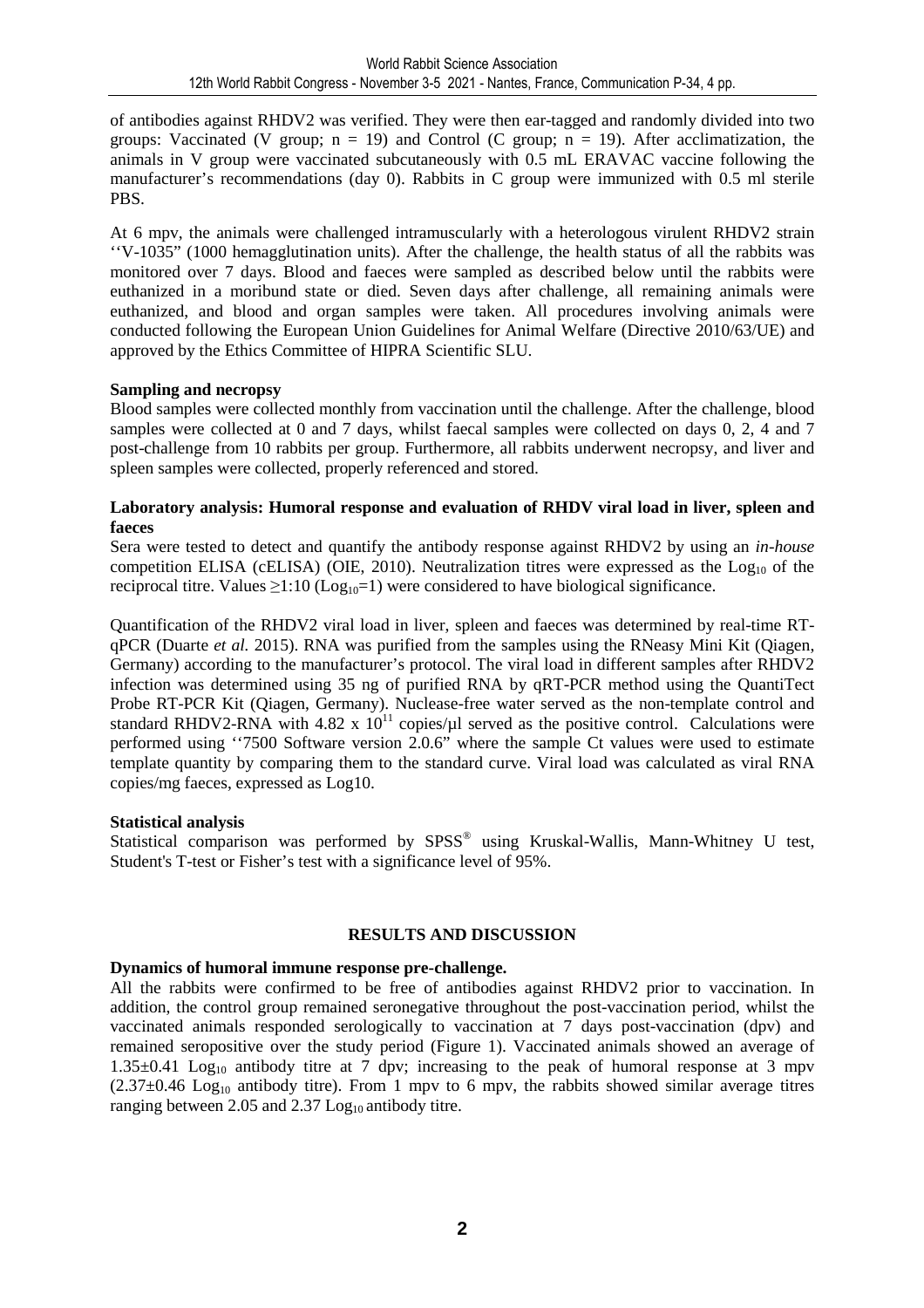

**Figure 1:** Percentage of seropositive rabbits (bars) and the geometric mean of antibody titres of seropositive animals (line) following RHDV-2 vaccination. Antibody titres are expressed as the reciprocal antibody titre, expressed as Log10. Sera with titres higher than 1/10 were considered to be of biological significance (black dotted line).

#### *RHDV2* **challenge at 6 months post-vaccination: clinical course, survival rate and humoral immune response**

All the rabbits vaccinated with ERAVAC survived after RHDV2 challenge infection and did not show any RHD-specific clinical symptoms, except 1 rabbit with clinical symptoms at 1 day post-challenge (dpc). However, the unvaccinated control group showed a 47.37% mortality and an average survival time post-challenge of 4.47±0.61 days. This result shows the severe character of RHDV2 after infection by the typical short mean survival time for RHD in non-vaccinated rabbits (Le Gall-Reculé *et al.* 2013). Furthermore, we also recorded clinical signs of RHD in 42.10% of rabbits in the control group from 1 to 2 dpc. The typical signs of RHD were marked depression with dyspnoea in some cases.

After challenge, similar antibody response profiles were observed in the vaccinated and control groups, with a significant increase in both groups at 7 dpc (U Mann-Whitney test; p<0.0001), this was also significantly higher in the vaccinated than in the non-vaccinated rabbits on that day (U Mann-Whitney test;  $p<0.0001$ ).

#### *RHDV2* **challenge at 6 months post-vaccination: evaluation of RHDV viral load.**

To assess the impact of vaccination on disease replication and spread, the mean quantitative viral load of vaccinated infected animals was compared with that obtained from non-vaccinated infected rabbits in the liver, spleen and faeces.

**Table 1**: Percentage of RNA-positive rabbits and the geometric mean of viral load of RNA-positive animals in liver and spleen following RHDV2 challenge at 6 mpv. Viral load was calculated as viral RNA copies/mg tissue, expressed as Log10.

|                                   | <i>LIVER</i>              |                                                  | SPLEEN                    |                                                  |
|-----------------------------------|---------------------------|--------------------------------------------------|---------------------------|--------------------------------------------------|
|                                   | % RNA positive<br>anımals | Log10 viral RNA copies/ mg<br>(positive animals) | % RNA positive<br>animals | Log10 viral RNA copies/ mg<br>(positive animals) |
| V group (19 surviving<br>rabbits) | $5.26\%$ *                | 3.96                                             | $10.32\%*$                | $3.54 \pm 0.52$                                  |
| C group (10 surviving<br>rabbits) | 90.00%                    | $4.13 \pm 0.40^{\circ}$                          | 100.00%                   | $3.98 \pm 0.28$ <sup>a</sup>                     |
| C group (9 dead rabbits)          | 100.00%                   | $10.76 \pm 0.30$ <sup>b</sup>                    | 100.00%                   | $9.78 \pm 0.33^{\rm h}$                          |

Means with different letters on the same row differ significantly (Student's T-test). \* Percentage with significant difference to other rows (Fisher test).

No RHDV-RNA was detected in liver samples from the surviving vaccinated animals, except in 1 animal. In contrast, 95% of the rabbits in the control group showed positive levels of RHDV2-RNA (Table 1). Similarly, 100% of the rabbits in the control group showed positive levels of RHDV2-RNA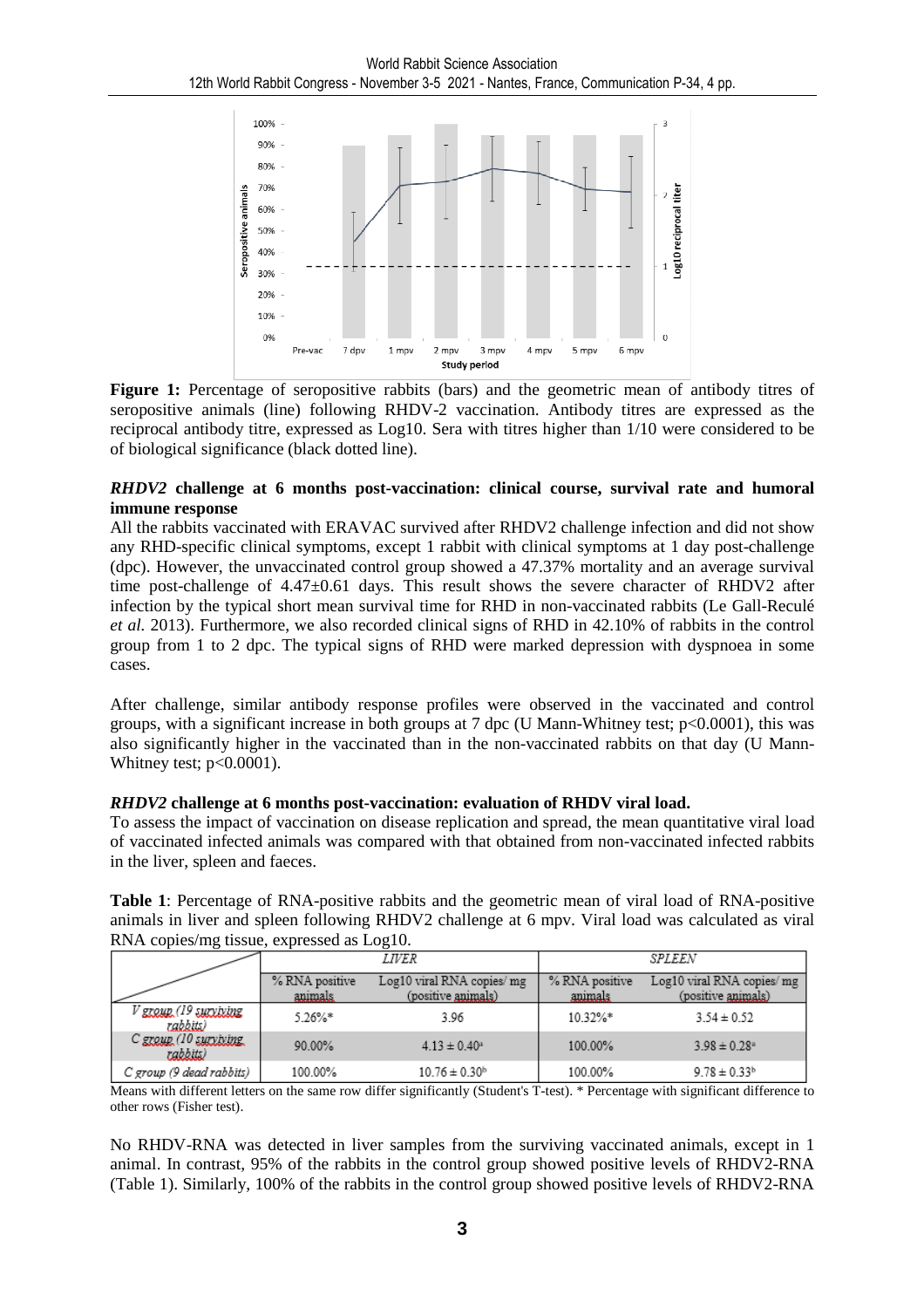in spleen samples, whilst positive levels of RHDV2-RNA were found in 2 vaccinated rabbits (Table 1). Of particular note was the fact that the percentage of positive animals in the vaccinated group was significantly lower than in the control group with both samples (Fisher's test, p< 0.05). On the other hand, in post mortem liver and spleen samples from dead rabbits, up to 261 and 246 times higher viral loads respectively were detected than in the survivors (Student's T-test, p< 0.001). These findings are in line with results obtained by previous authors (Le Minor *et al.* 2019; Dalton *et al.* 2018).

Differences were observed between groups in the percentage of rabbits in which the virus was detected in faeces. In the non-vaccinated rabbits, the virus was detected in 6 rabbits (out of a total of 10 rabbits sampled) at 1 dpc (60.0%), 5 rabbits at 4 dpc (50.0%) and in 4 rabbit out of 9 at 7 dpc (44.0%), whilst in the vaccinated rabbits, the virus was not detected in any sampled animal at any time. In the faeces of non-vaccinated animals, the highest levels of viral RNA in positive rabbits were detected at 4 dpc when copy numbers in RNA-positive animals were 7.98 x  $10^4$  viral RNA copies/mg faeces without significant differences to 2 dpc  $(6.21 \times 10^4 \text{ viral RNA copies/mg faces};$  Student's Ttest,  $p > 0.05$ ) or 7 dpc (6.83 x 10<sup>4</sup> viral RNA copies/mg faeces; Student's T-test,  $p > 0.05$ ).

The findings in the control group are similar to those described by Dalton *et al.* 2018 in different tissues and rectal swabs. Furthermore, this study provides new information about the absence of viral RNA shedding in the faeces of vaccinated rabbits, showing that vaccination prevents RHDV2 spread on farms, as the main dissemination route of RHDV2 (Dalton *et al*. 2018). Similarly, vaccination significantly reduces the RHDV2 viral load in target tissues of vaccinated animals at 6 mpv.

#### **CONCLUSIONS**

Vaccination with ERAVAC provides full protection against mortality after experimental challenge and prevents the spread of RHDV in faeces, as well as the persistence of the virus in major target organs, in RHDV2 infected adult rabbits after 6 mpv. This study contributed to describing the effect of the vaccine in RHDV2 transmission, being the main alternative for RHDV2 control on farms.

#### **ACKNOWLEDGMENTS**

The authors gratefully thank the UCAM-DIAGNOS team, CEYC team and Support & Innovation department, especially María Carmen Ruiz.

#### **REFERENCES**

- Dalton KP., Balseiro A., Juste RA., Podadera A., Nicieza I., Del Llano D., González R., Martin Alonso JM., Prieto M., Parra F., Casais R. 2018. Clinical course and pathogenicity of variant rabbit haemorrhagic disease virus in experimentally infected adult and kit rabbits: Significance towards control and spread. *Vet. Microb., 220, 24-32.*
- Duarte MD., Carvalho CL., Barros SC., Henriques AM., Ramos F., Fagulha T., Luís T., Duarte EL., Fevereiro M. 2015. A real time Taqman RT-PCR for the detection of rabbit hemorrhagic disease virus 2 (RHDV2). *J. Virol. Methods*, *219, 90-95.*

OIE. 2010. Terrestrial Manual, chapter 2.6.2. Rabbit haemorrhagic disease.

- Le Gall-Reculé G., Lavazza A., Marchandeau S., Bertagnoli S., Zwingelstein F., Cavadini P., Martinelli N., Lombardi G., Guérin JL., Lemaitre E., Decors A., Boucher S., Le Normand B., Capucci L. 2013. Emergence of a new lagovirus related to Rabbit Haemorrhagic Disease Virus. *Vet Res., 44, 81.*
- Le Minor, O., Boucher S., Joudou L., Mellet R., Sourice M., Le Moullec T., Nicolier A., Beilvert F., Sigognault-Flochlay A. 2019. Rabbit haemorrhagic disease: experimental study of a recent highly pathogenic GI. 2/RHDV2/b strain and evaluation of vaccine efficacy. *World Rabbit Sci., 27.3, 143-156.*
- Montbrau C., Padrell M., Ruiz MC. 2016. Efficacy and safety of a new inactivated vaccine against the rabbit haemorrhagic disease virus 2-like variant (RHDV-2). *In Proc.: 11th World Rabbit Congress,* China, June*, 571-574.*
- Valls L., Sánchez-Matamoros A., Padrell M., Maldonado J. 2016. Temporal evolution of rabbit haemorrhagic disease virus (RHDV) and impact of vaccination during the RHD epidemic in Spain 2013-2015. *In Proc.:11th World Rabbit Congress, China, June, 603-606.*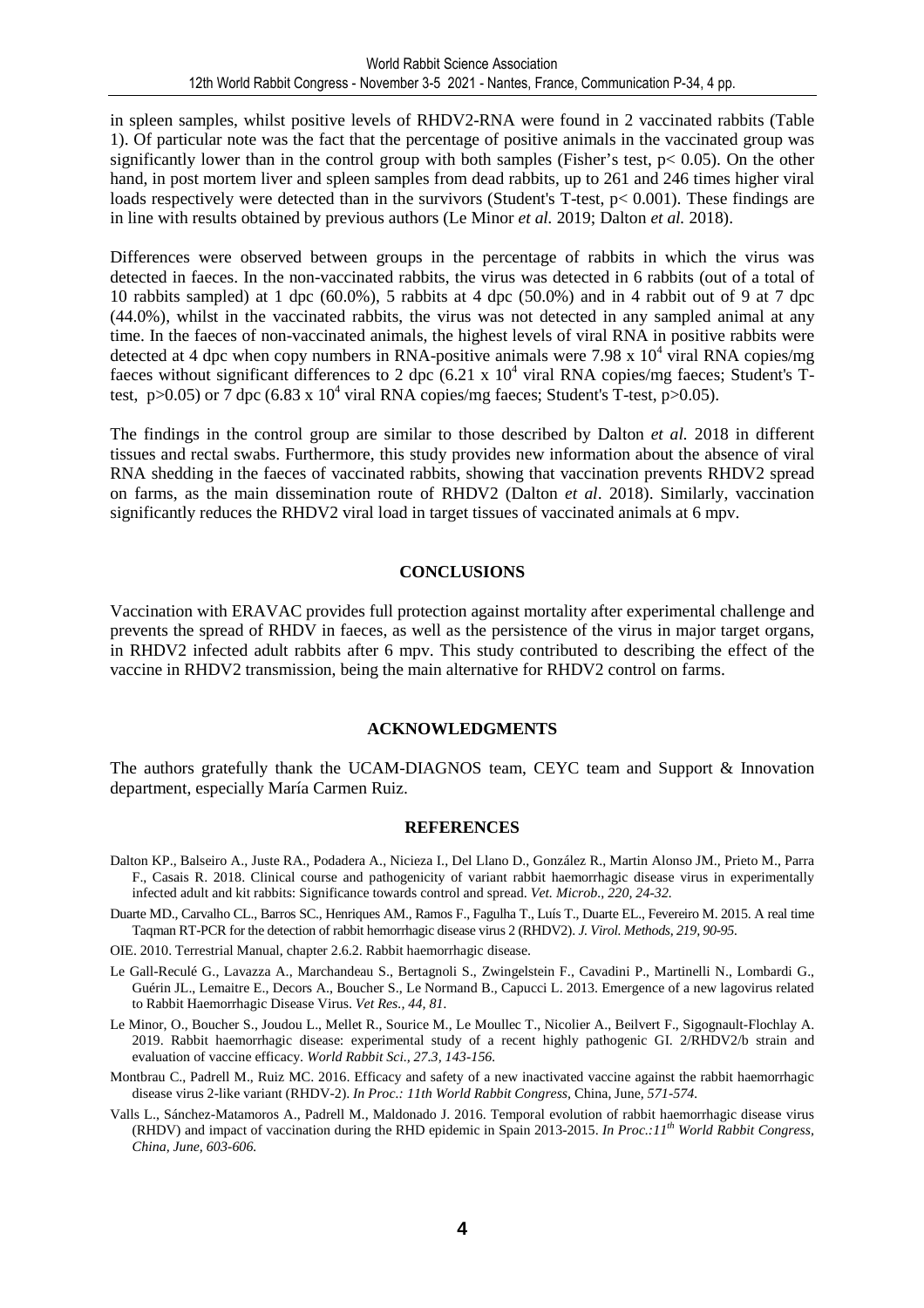### **HIPRA**

# **Effect of vaccination on protection against RHDV-2 and viral load**

**Dra. Almudena Sánchez-Matamoros, Researcherin Scientific Marketing Unit (HIPRA)**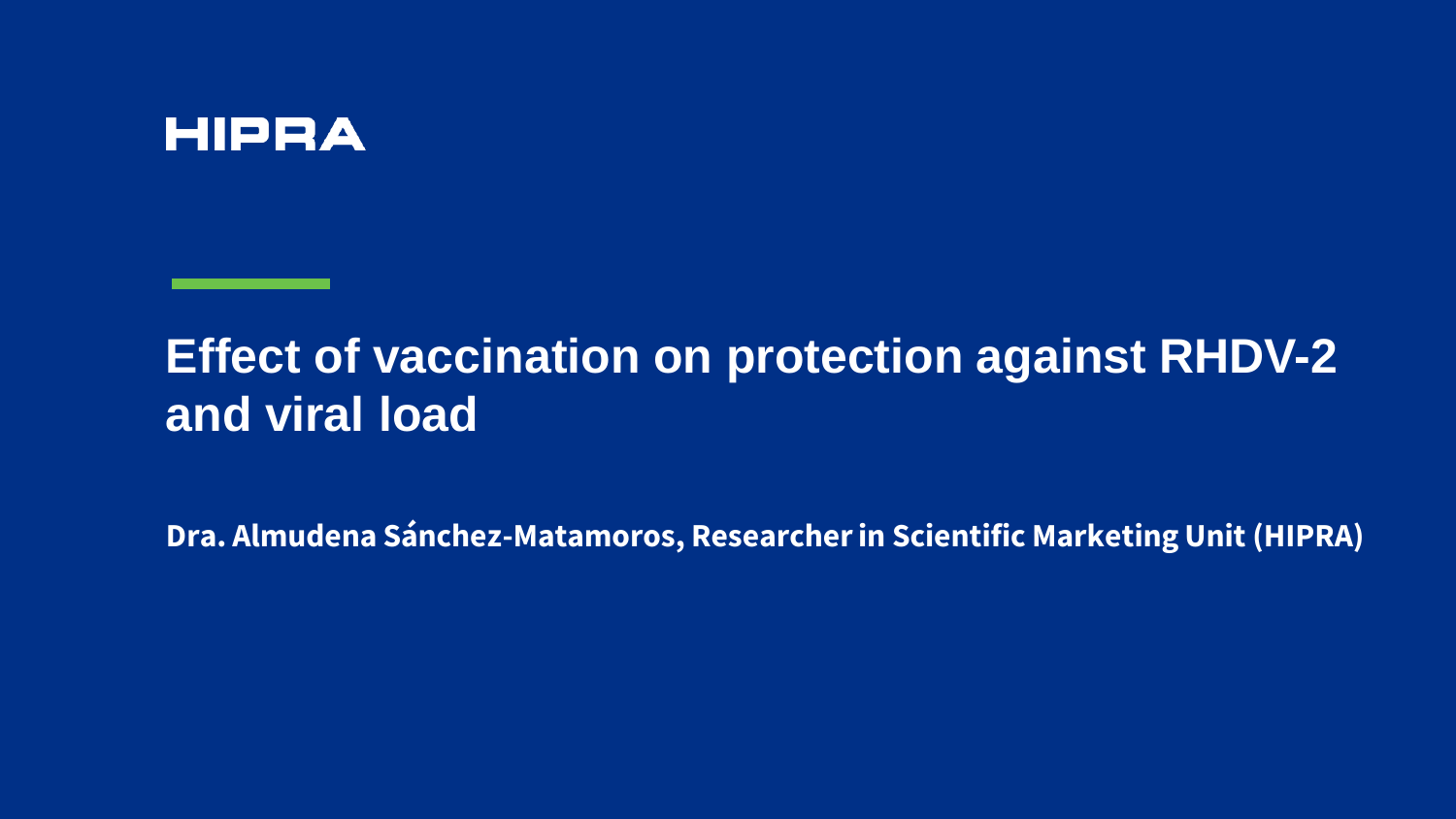# **Rabbit haemorrhagic disease (RHD)**





### ¿RHDV-2 REPLICATION? ¿VIRAL LOAD?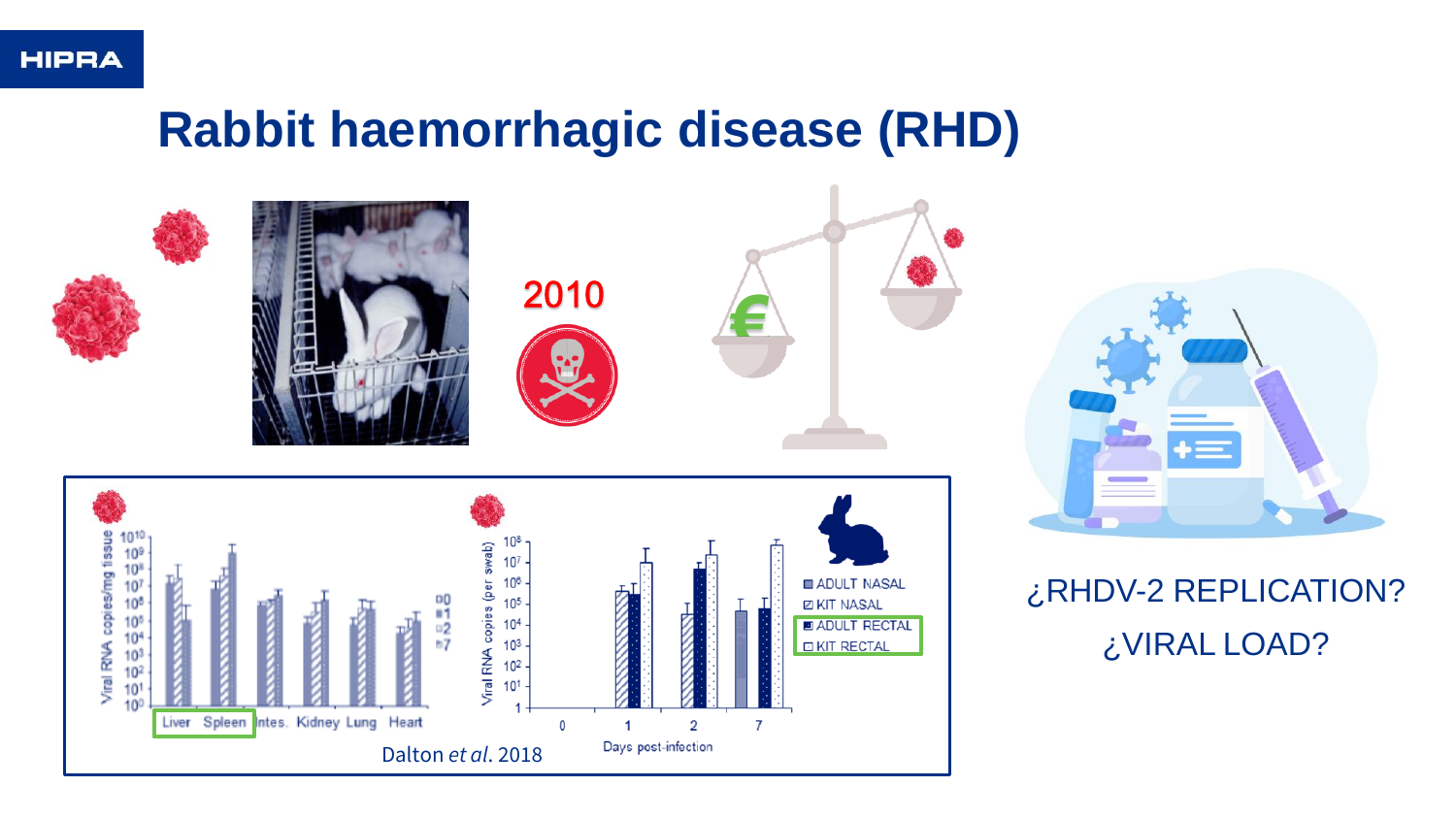Assess the effects of ERAVAC® on the clinical course, viral load, survival rate and humoral immune response in experimentally infected adult rabbits at 6 months post-vaccination (mpv)

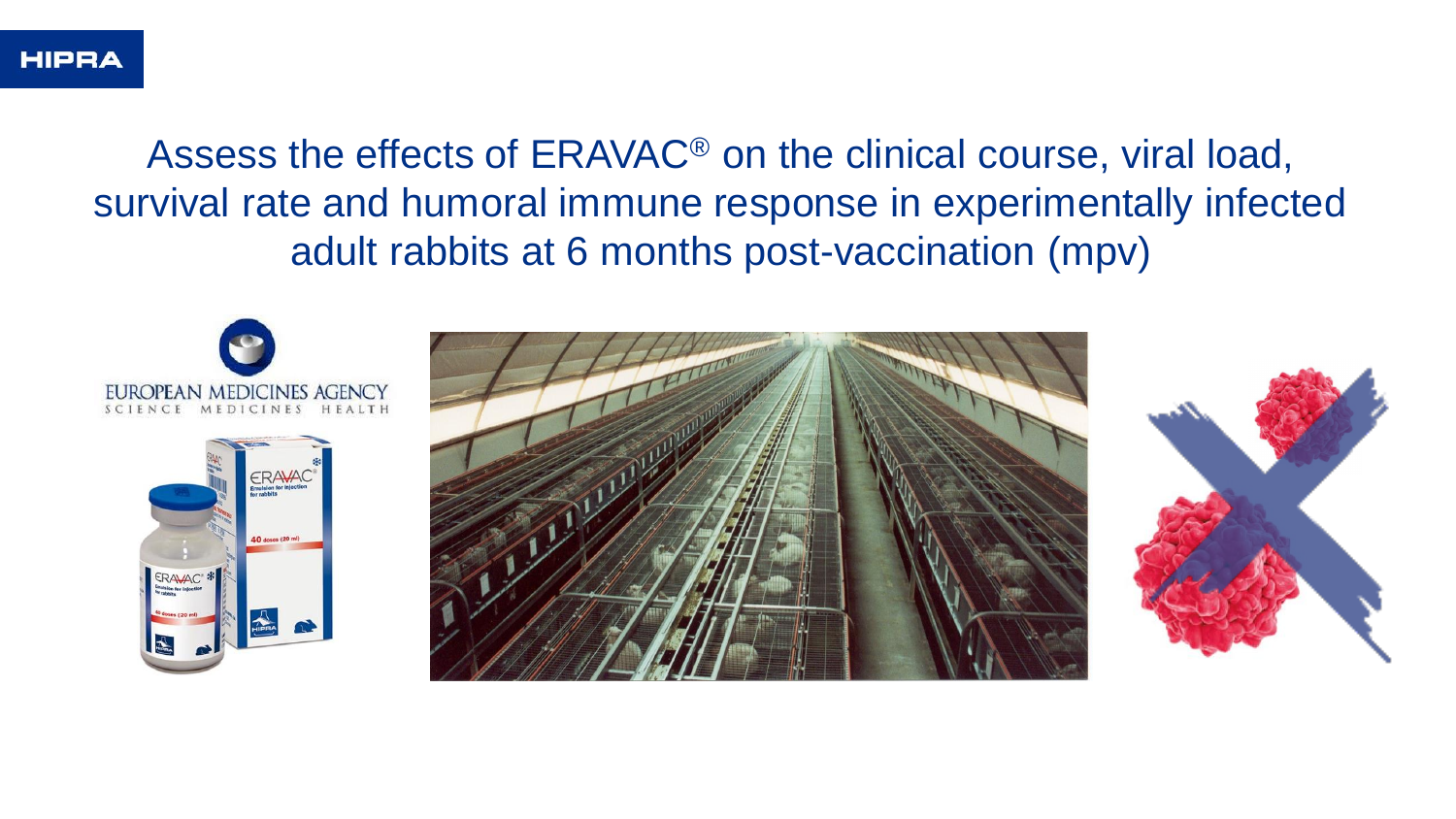

CONTROL GROUP Product: PBS Doses: 0.5 ml/animal Animals: 19



VACCINATED GROUP Product: ERAVAC® Doses: 0.5 ml/animal Animals: 19

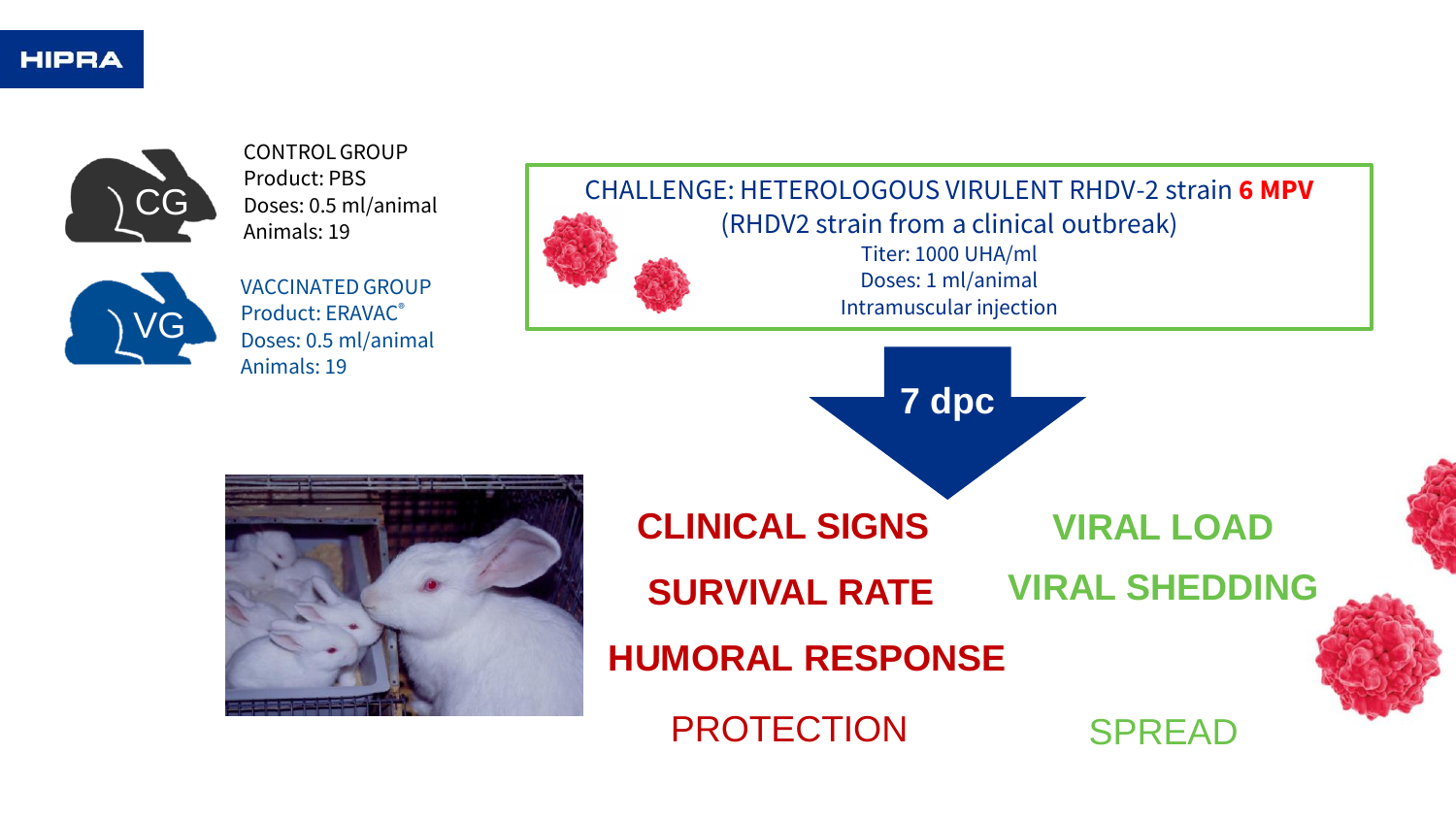#### **HIPRA**

# **HUMORAL IMMUNE RESPONSE PRE-CHALLENGE**



**Vaccinated animals responded serologically to vaccination at 7 dpv and remained seropositive over the study period**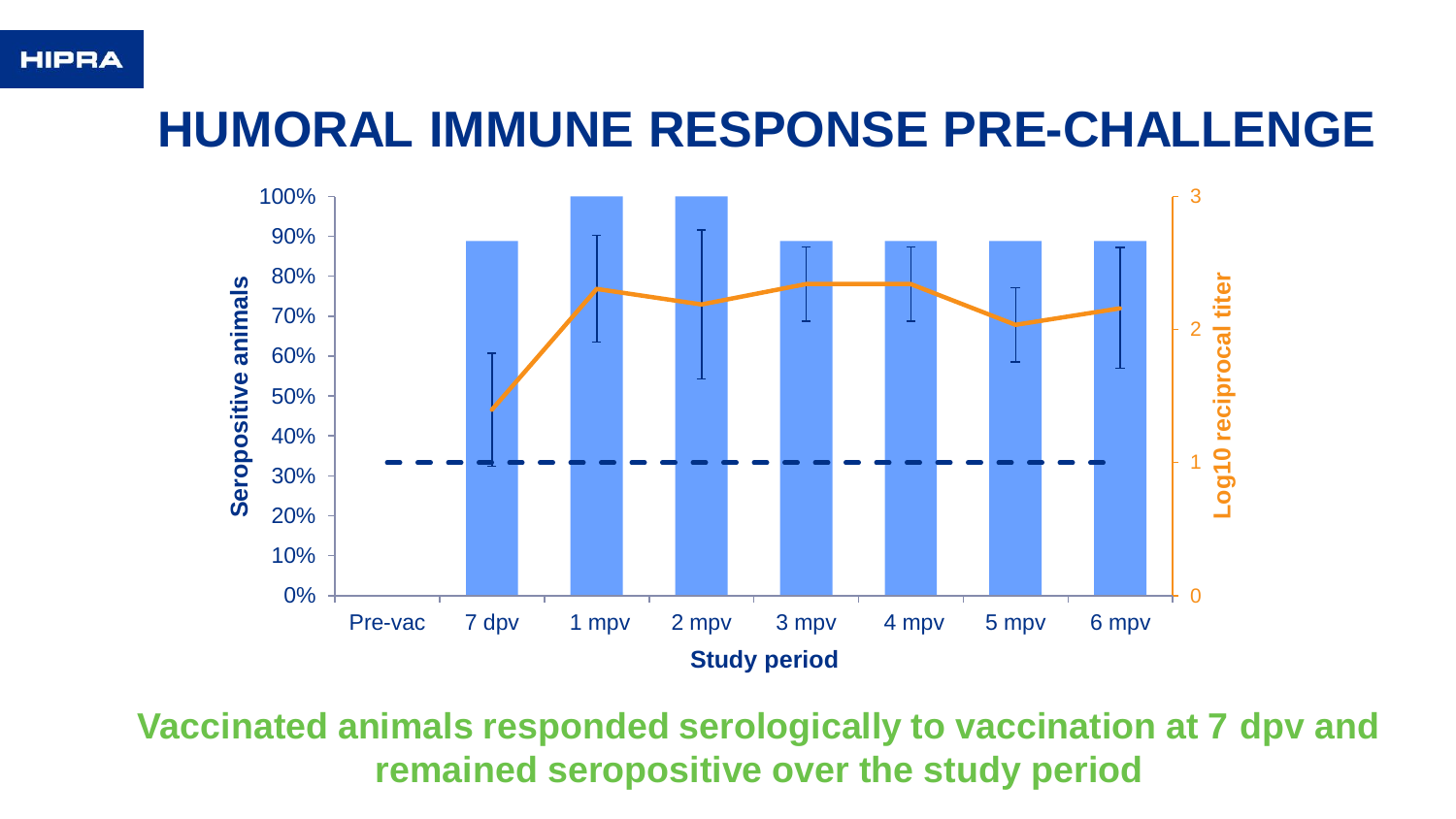

# **PROTECTION AFTER RHDV2 CHALLENGE**

|                       | <b>Vaccinated group</b> | <b>Control group</b> |
|-----------------------|-------------------------|----------------------|
| <b>Mortality rate</b> | $0\%$                   | $47.4\%$             |
| <b>Clinical signs</b> | $5.3\%$ (1/19)          | 42.1% (8/19)         |
| <b>Survival time</b>  | $\sim$                  | 4.47 days            |



Severe infection by the challenge strain

**Vaccine protection results extrapolated to other field viruses**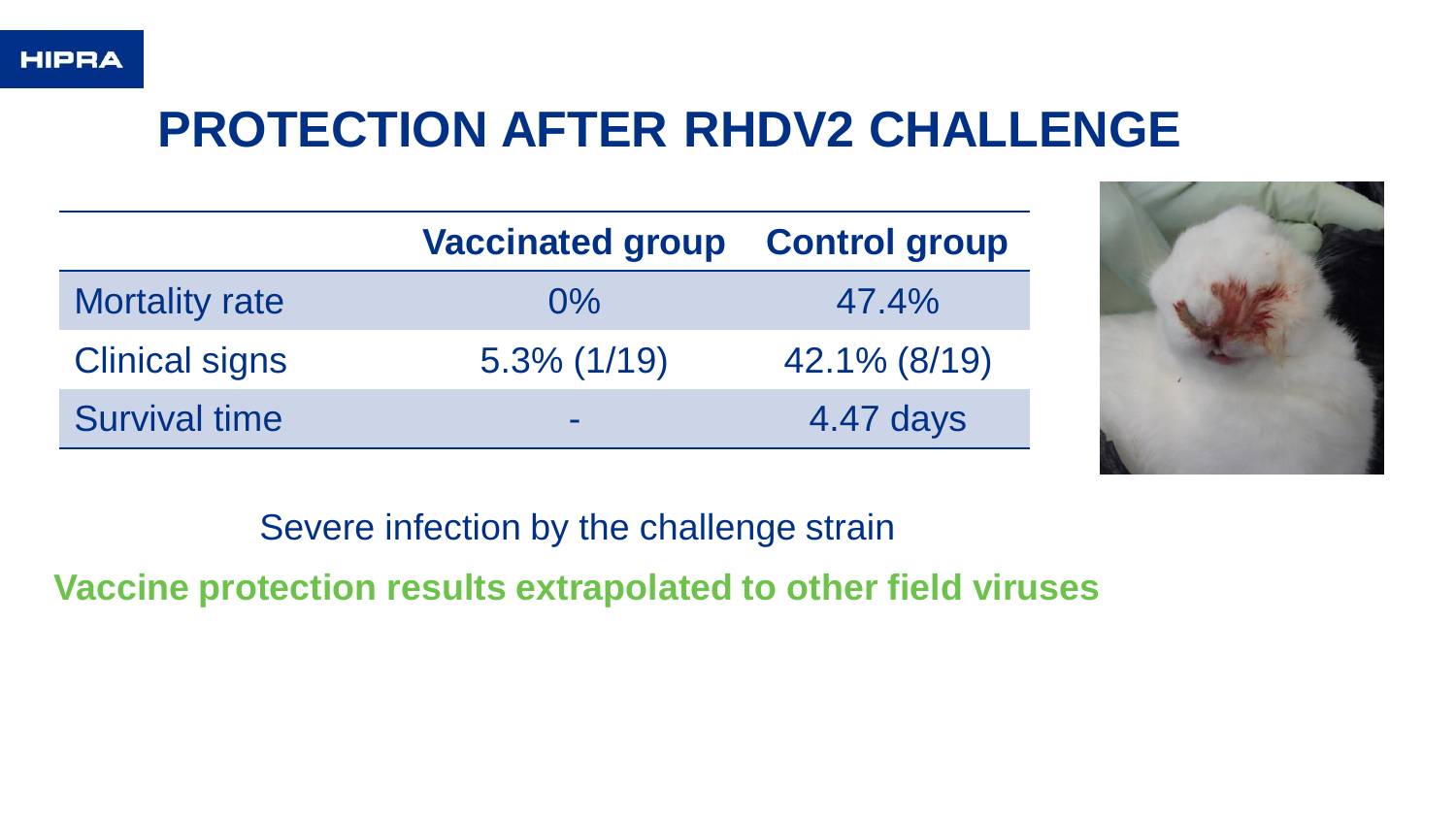

# **RHDV-2 SPREAD**



Liver and spleen samples from dead animals showed up to 246 times higher viral loads than the survivors

Absence of viral RNA shedding in the faeces of vaccinated rabbits

**Vaccination significantly decreases the RHDV-2 load in the target organs and prevents RHDV2 spread on farms**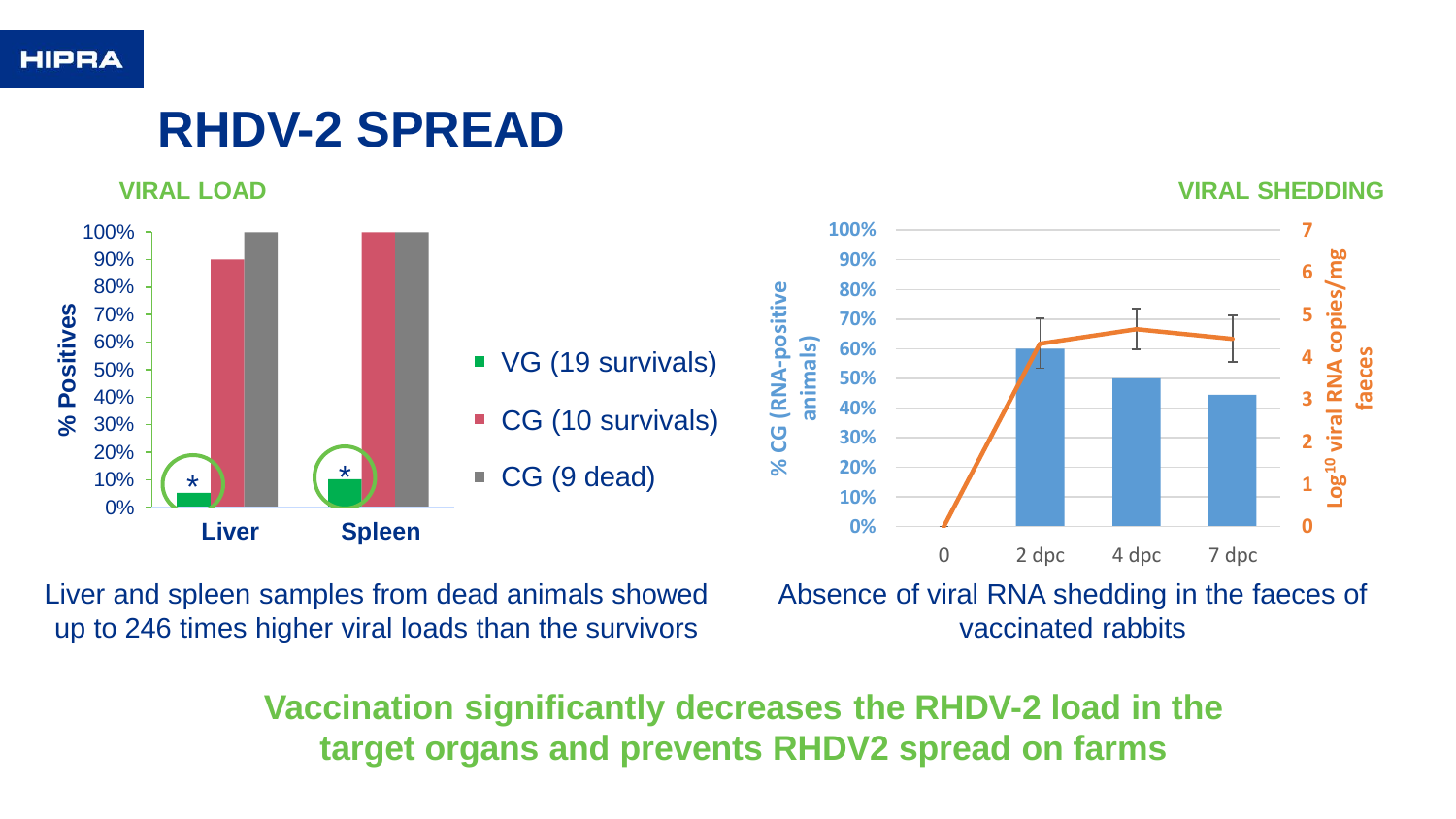# CONCLUSIONS

In RHDV2 infected adult rabbits after 6 mpv, vaccination with ERAVAC®:

- Provides full protection against mortality after experimental challenge
- Prevents the spread of RHDV in faeces
- Prevents the persistence of the virus in major target organs

This study contributed to describing the effect of the vaccine in RHDV2 transmission, being the main alternative for RHDV2 control on farms.